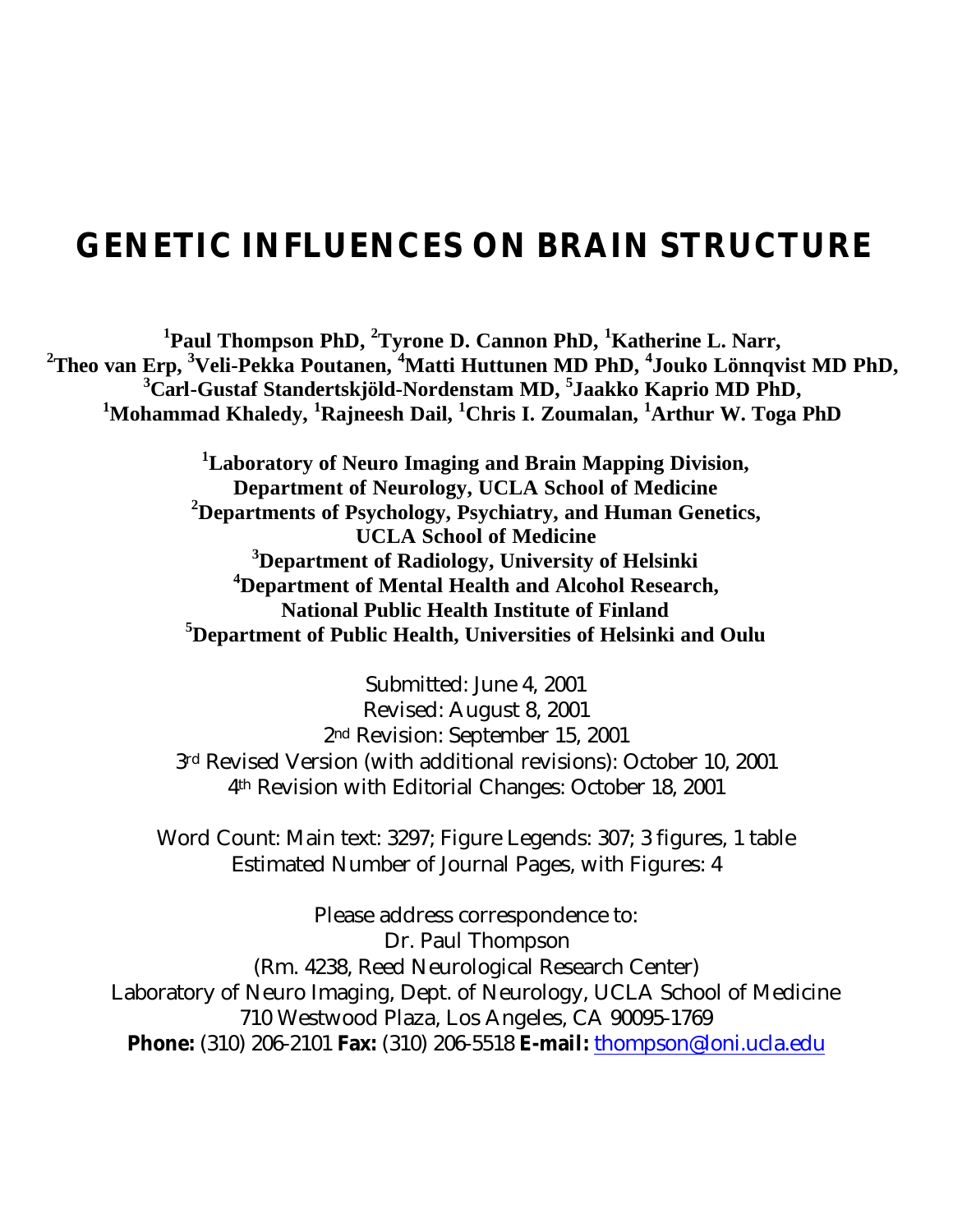#### **GENETIC INFLUENCES ON BRAIN STRUCTURE**

**<sup>c</sup>Paul Thompson PhD, <sup>2</sup>Tyrone D. Cannon PhD, <sup>1</sup>Katherine L. Narr, <sup>2</sup>Theo van Erp, Veli-Pekka Poutanen, <sup>4</sup>Matti Huttunen MD PhD, <sup>4</sup> Jouko Lönnqvist MD PhD, Carl-Gustaf Standertskjöld-Nordenstam MD, <sup>5</sup> Jaakko Kaprio MD PhD, Mohammad Khaledy, <sup>1</sup>Rajneesh Dail, <sup>1</sup>Chris I. Zoumalan, <sup>1</sup>Arthur W. Toga PhD** 

**Laboratory of Neuro Imaging, Brain Mapping Division, Department of Neurology, UCLA School of Medicine Departments of Psychology, Psychiatry, and Human Genetics, UCLA School of Medicine Department of Radiology, University of Helsinki Department of Mental Health and Alcohol Research, National Public Health Institute of Finland Department of Public Health, Universities of Helsinki and Oulu**

We report the first, detailed, 3-dimensional maps revealing how brain structure is influenced by individual genetic **differences. A genetic continuum was detected, in which brain structure was increasingly similar in subjects with increasing genetic affinity. Genetic factors significantly influenced cortical structure in Broca's and Wernicke's**  language areas, as well as frontal brain regions ( $r^2_{\rm {MZ}}$   $>$  0.8,  $~p$ <0.05). Preliminary correlations were performed **suggesting that frontal gray matter differences may be linked to Spearman's** *g***, which measures successful test performance across multiple cognitive domains**  $(p<0.05)$ **. These genetic brain maps reveal how genes determine individual differences, and may shed light on the heritability of cognitive and linguistic skills, as well as genetic liability for diseases that affect the human cortex.**

#### **Introduction**

The degree to which genes and environment determine brain structure and function is of fundamental importance. Large-scale neuroimaging and genetic studies are beginning to uncover normal and disease-specific patterns of gene and brain function in large human populations<sup>1,2</sup>. Yet, little is known about the genetic control of human brain structure, and how much individual genotype accounts for the wide variations among individual brains. Recent reports show that many cognitive skills are surprisingly heritable, with strong genetic influences on  $IQ^{3,4}$ , verbal and spatial abilities, perceptual speed<sup>5</sup>, and even some personality qualities, including emotional reactions to stress<sup>6</sup>. These genetic relationships persist even after statistical adjustments are made for shared family environments, which tend to make members of the same family more similar. Given that genetic and environmental factors, *in utero* and throughout lifetime, shape the physical development of the brain, we aimed to map patterns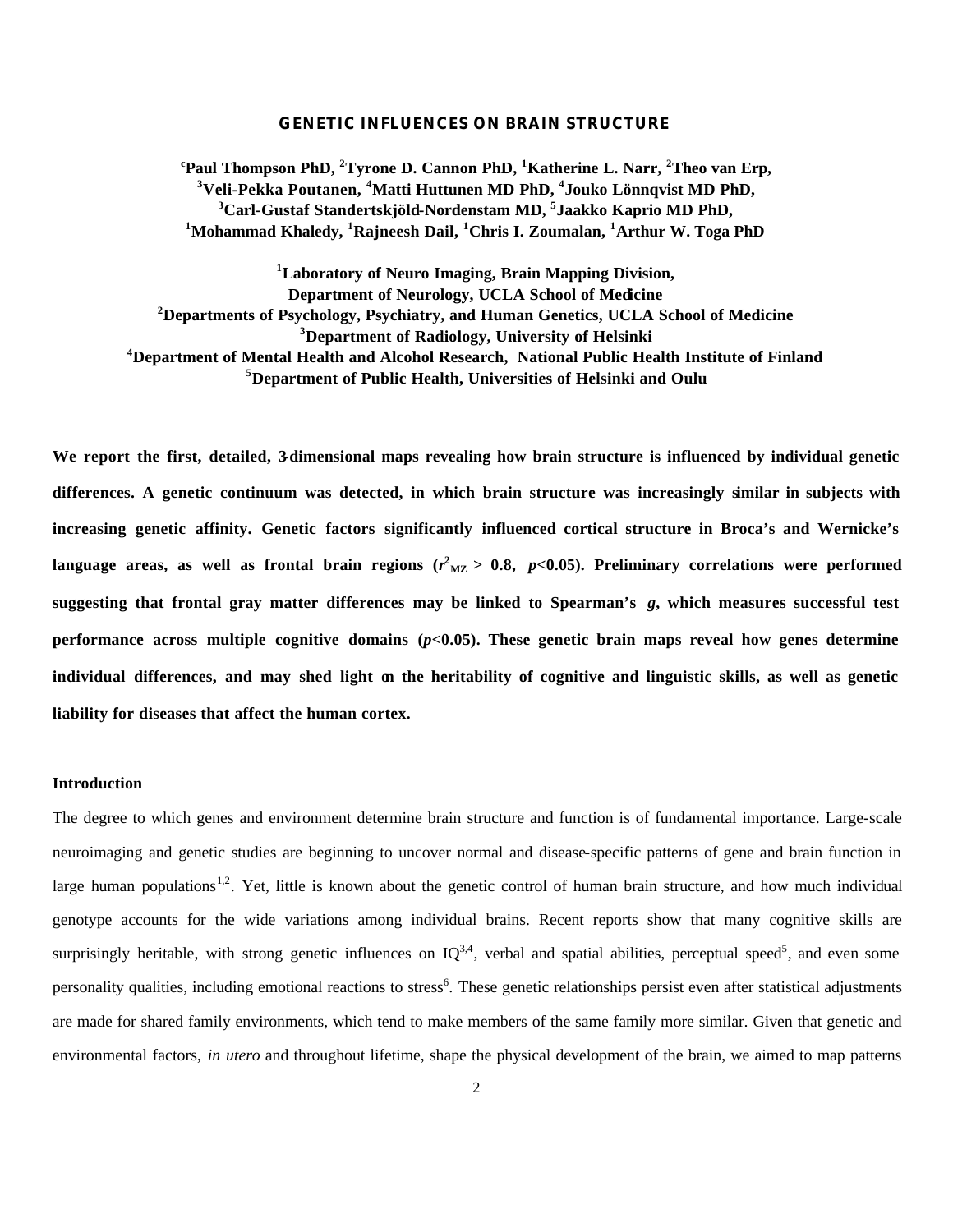of brain structure that are under significant genetic control, and determine whether these structural features are linked with measurable differences in cognitive function. The few existing studies of brain structure in twins suggest that the overall volume of the brain itself<sup>7</sup> and some brain structures, including the corpus callosum<sup>8,9</sup> and ventricles, are somewhat genetically influenced, while gyral patterns, observed qualitatively<sup>10</sup> or by comparing their 2D projections, are much less heritable<sup>11</sup>. To make the transition from volumes of structures to detailed maps of genetic influences, recent advances in brain mapping technology have allowed the detailed mapping of structural features of the human cortex, including gray matter distribution, gyral patterning, and brain asymmetry. These features each vary with age, gender, handedness, hemispheric dominance, and cognitive performance in both health and disease. Composite maps of these features, generated for large populations, can reveal patterns not observable in an individual<sup>12</sup>. Such patterns include statistical maps that show whether heredity and nongenetic factors are involved in determining specific aspects of brain structure.

*Gray Matter Differences*. Among the structural features that are genetically regulated and have implications for cortical function is the distribution of gray matter across the cortex. This varies widely across normal individuals, with developmental waves of gray matter gain and loss subsiding by adulthood<sup>13</sup>, and complex deficit patterns observed in Alzheimer's disease, schizophrenia, and healthy subjects at genetic risk for these disorders. In this study, we began by comparing the average differences in gray matter (**Fig. 1**) in groups of unrelated subjects, dizygotic (DZ) and monozygotic (MZ) twins (*see Methods*)*.* Although both types of twins share gestational and postgestational rearing environments, DZ twins share, on average, half their segregating genes, while MZ twins are normally genetically identical (with rare exceptions due to somatic mutations).

We found that brain structure is under significant genetic control, in a broad anatomical region that includes frontal and language-related cortices. The quantity of frontal gray matter, in particular, was most similar in individuals who were genetically alike; intriguingly, these individual differences in brain structure were tightly linked with individual differences in IQ. The resulting genetic brain maps reveal a strong relationship between genes, brain structure, and behavior, suggesting that highly heritable aspects of brain structure may also play a fundamental role in determining individual differences in cognition.

#### **Methods**

**Subjects**. 40 healthy normal subjects, consisting of 10 monozygotic (MZ) and 10 dizygotic (DZ) twin pairs were drawn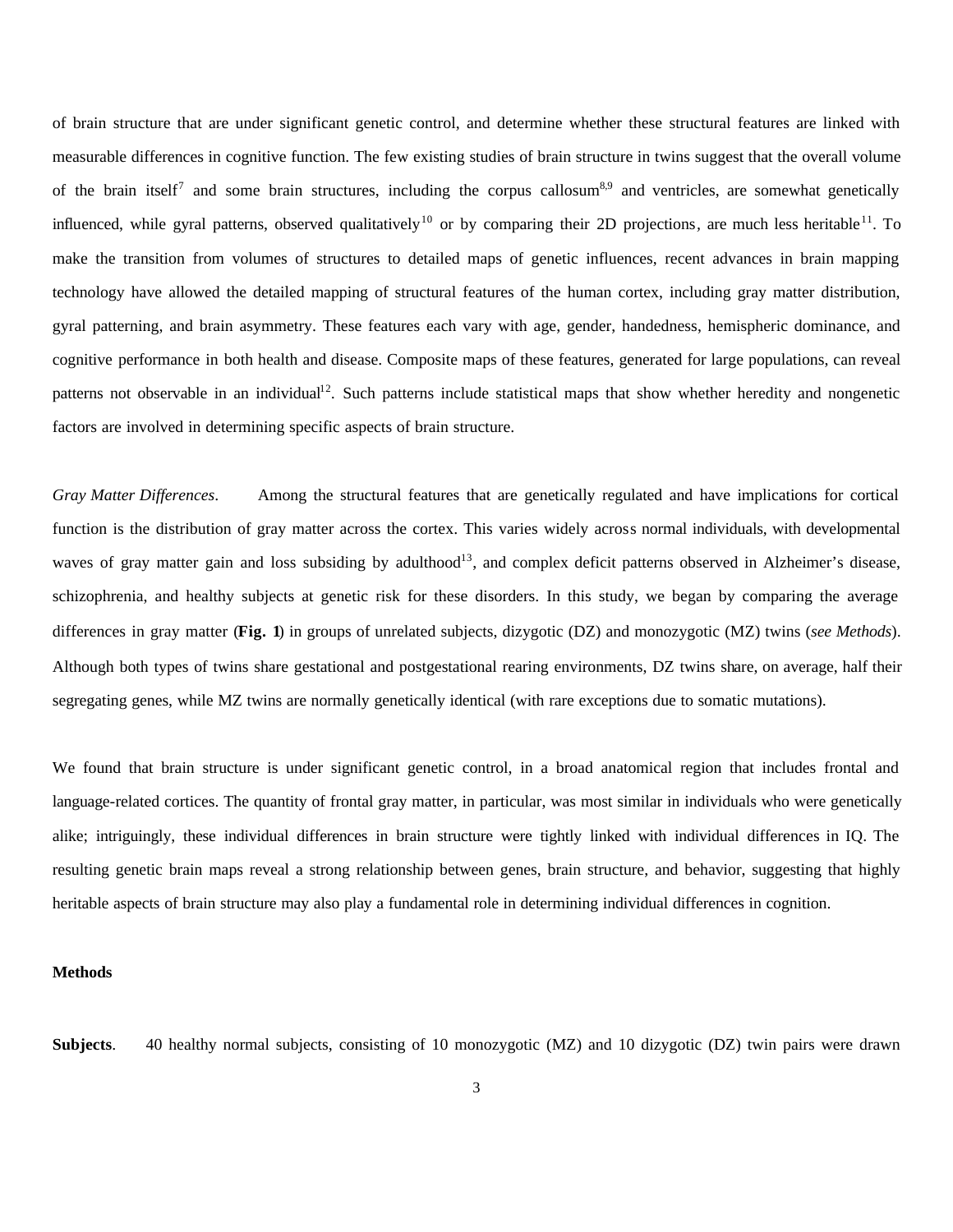from a twin cohort consisting of all the same-sex twins born in Finland between 1940 and 1957, inclusive, in whic h both members of each pair were alive and residing in Finland as of 1967 (*n*=9,562 pairs: 2,495 MZ, 5,378 DZ, and 1,689 of unknown zygosity<sup>14</sup>. Pairs were excluded if either member or any of their first-degree relatives had a history of hospitalization, medicine prescriptions, or work disability due to a psychiatric indication from 1969 to 1991. MZ pairs were matched with the DZ pairs for age (48.2±3.4 years), gender, handedness, duration of cohabitation, and parental social class. Each zygosity group included 5 male pairs and 5 female pairs. The study protocol was reviewed and approved by the institutional review boards (IRBs) of the University of California (Los Angeles), and the National Public Health Institute of Finland, and all subjects signed IRB-approved informed-consent forms.

# **Cognitive Testing**

A neuropsychological test battery<sup>15</sup> was administered to each co-twin by a different examiner blind to zygosity. All subjects received the same test battery in a fixed order. 17 different cognitive domains were assessed, including verbal and spatial working memory, selective and divided attention, verbal knowledge, motor speed, and visuospatial ability. A measure of general cognitive ability, in the form of an overall intelligence quotient (IQ) was prorated from age-scaled scores on the Vocabulary, Similarities, Block Design, and Digit Symbol subtests of the Wechsler Adult Intelligence Scale – Revised (WAIS-R; D.Wechsler, *WAIS-R Manual*, Psychological Corporation, Cleveland). This measure exhibited 98% correlation with full-scale IQ based on all of the WAIS-R subtests.

# **Zygosity**

For all pairs zygosity was determined by DNA analysis using the following markers: *DIS80* (20 alleles), *DI7S30* (13 alleles), *apoB* (20 alleles), *COL2A1* (10 alleles), *vWA* (9 alleles), and *HUMTH01* (6 alleles). Assuming an average heterozygosity rate of 70% per marker, this procedure will falsely classify a DZ pair as MZ in approximately 1/482 cases.

# **Magnetic Resonance Imaging**

3D maps of gray matter and models of cortical surface anatomy were derived from high-resolution 3D  $(256^2 \times 124$  resolution) T1-weighted (MPRAGE) magnetic resonance images acquired from all 40 subjects on a 1.5 T Siemens scanner (Siemens Corporation, New York).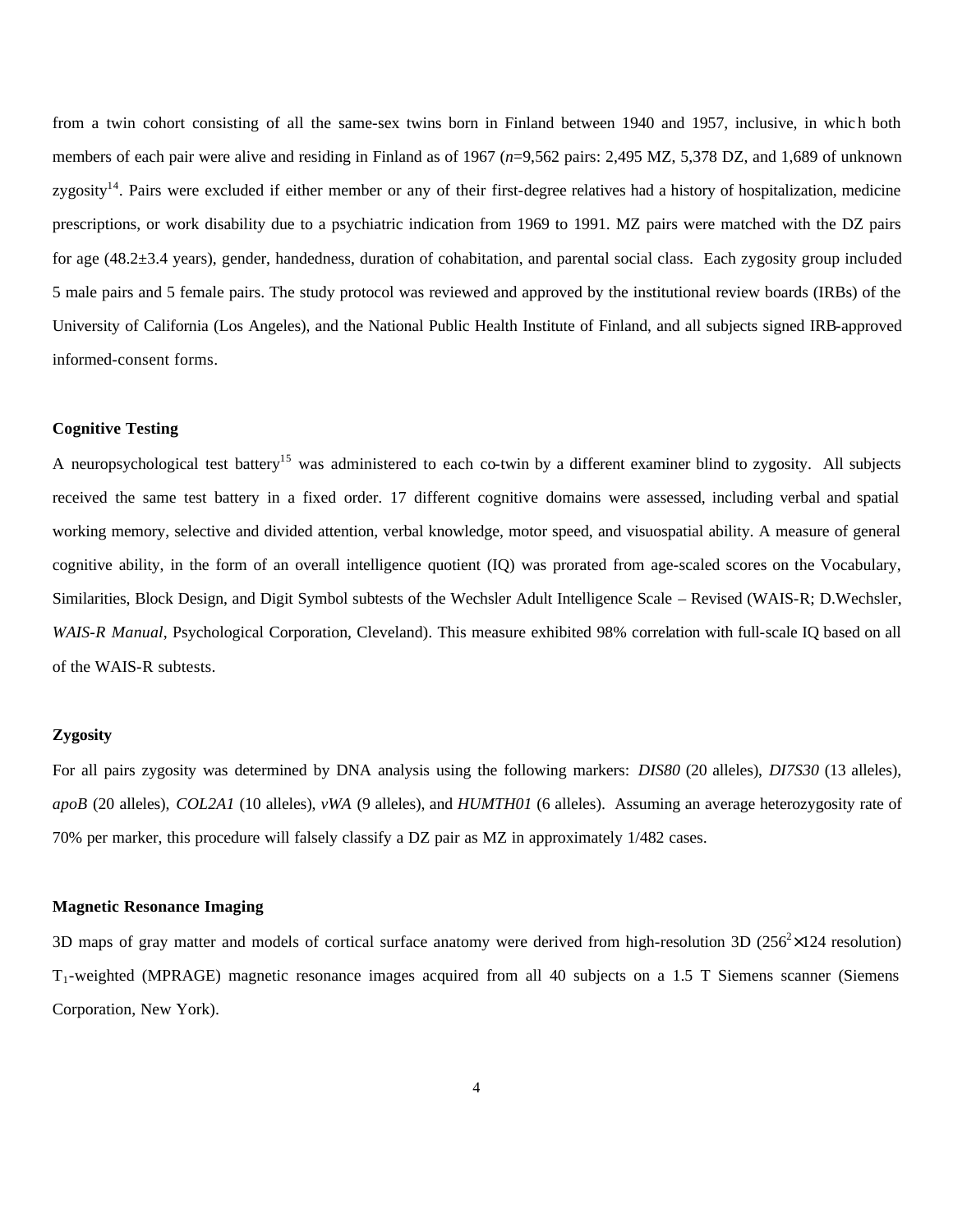### **Image Processing and Analysis**

A radio-frequency bias field correction algorithm eliminated intensity drifts due to scanner field inhomogeneity. A supervised tissue classifier generated detailed maps of gray matter, white matter, and cerebrospinal fluid (CSF). Briefly, 120 samples of each tissue class were interactively tagged to compute the parameters of a Gaussian mixture distribution that reflects statistical variability in the intensity of each tissue type<sup>16,17</sup>. A nearest-neighbor tissue classifier assigned each image voxel to a particular tissue class (gray, white or CSF), or to a background class. The inter/intra-rater reliability of this protocol, and its robustness to changes in image acquisition parameters, have been described previously<sup>17</sup>. The error variance, i.e. variation associated with map error and reproducibility, was further confirmed to be small by the extremely high intraclass correlations in the MZ pairs (around 1.0), which would not otherwise be obtainable (**Fig. 2**). Gray matter maps were retained for subsequent analysis.

#### **3D Cortical Maps**

To facilitate comparison and pooling of cortical data across subjects, a high-resolution surface model of the cortex was automatically extracted for each subject<sup>18</sup>. 38 gyral and sulcal boundaries, representing the primary gyral pattern of each subject, were digitized on the highly-magnified 3D surface models. Gyral patterns and cortical models were used to compute a 3D vector deformation field, which reconfigures each subject's anatomy to the average configuration of the entire group (*n*=40), matching landmark points, surfaces, and curved anatomic interfaces. Data was accordingly averaged or compared, to the maximum possible degree, across corresponding cortical regions<sup>12</sup>. Additional 3D vector deformation fields reconfigured one twin's anatomy into the shape of the other, matching landmark points, surfaces, and curved anatomic interfaces the pair of 3D image sets. Given that the deformation maps associate cortical locations with the same relation to the primary folding pattern across subjects, a local measurement of gray matter density was made in each subject and *averaged across equivalent cortical locations*.

#### **Gray Matter Mapping**

To quantify local gray matter, we used a measure termed 'gray matter density' which has been used in prior studies to compare the spatial distribution of gray matter across subjects<sup>19,20,12</sup>. This measures the proportion of tissue that segments as gray matter in a small region of fixed radius (15 mm) around each cortical point. Given the large anatomic variability in some cortical regions, high-dimensional elastic matching of cortical patterns<sup>21</sup>, constrained by all 1520 (=40×38) 3D sulcal models, associated measures of gray matter density from homologous cortical regions across subjects. Maps of intrapair gray matter differences,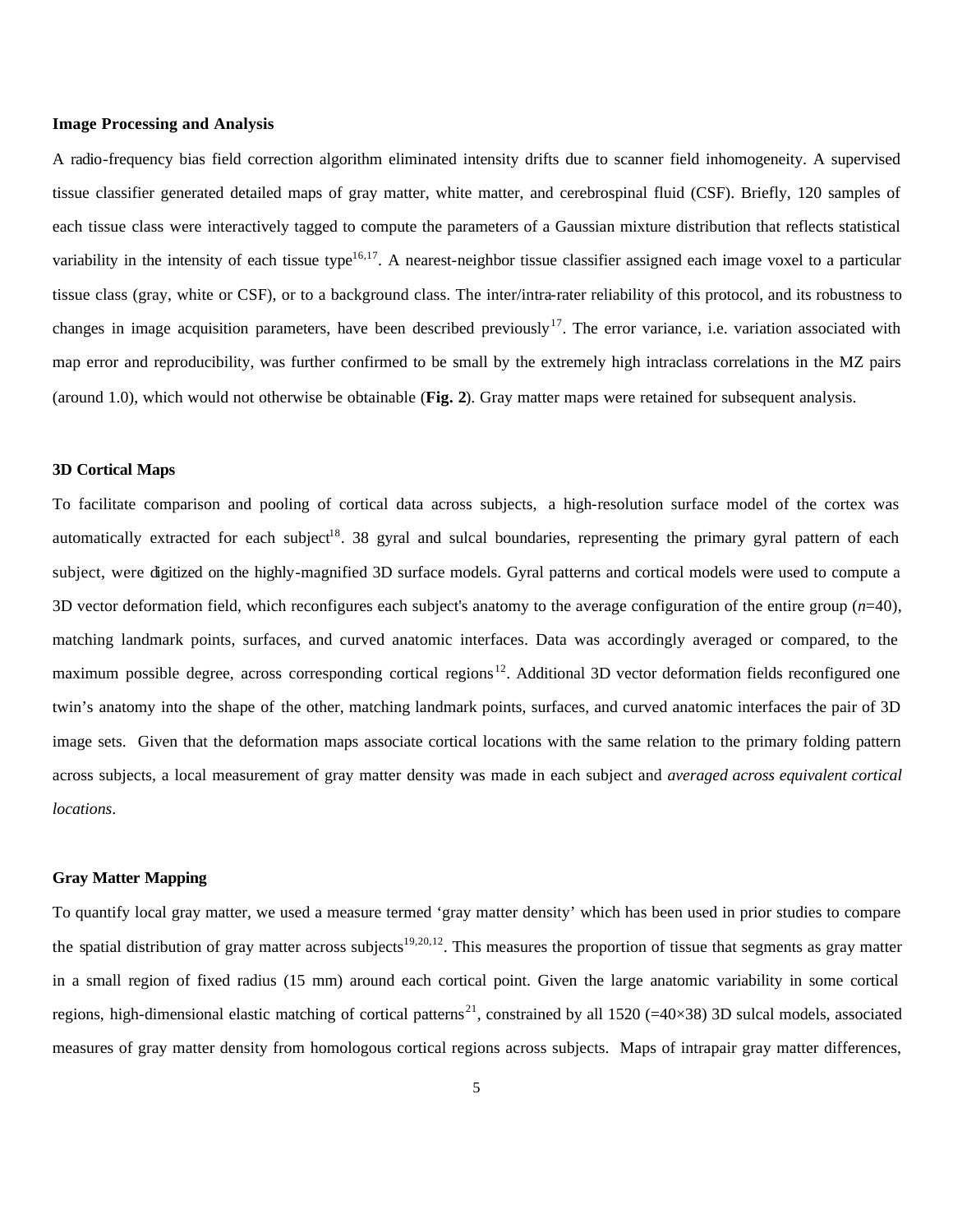generated within each MZ and DZ pair, were subsequently elastically realigned for averaging across the 10 pairs within each group, prior to intergroup comparisons.

#### **Mapping Genetic Correlations and Asymmetry**

Intraclass correlation between pairs of each zygosity was computed at each cortical point, after testing for heteroscedastic variance across each group. First, to assess whether it was significantly non-zero, broad-sense heritability was computed using Falconer's method<sup>22</sup> to determine all genic influences on the phenotype (with heritability,  $h^2$ , defined as twice the difference between MZ and DZ intraclass correlation coefficients). Since nongenetic familial effects contribute to the resemblance between relatives, such effects were accommodated, if not entirely eliminated, by assuming the same common environmental variance for MZ and DZ pairs (*cf.* <sup>ref. 4</sup>). Random field models were preferred, for this study, to a full structural equation model (e.g.  $^{23}$ ) given the low degrees of freedom per point available to estimate dominance and epistatic variance terms and reject simpler models based on the available database of 40 scans. Interaction and gene-environment covariance terms, as well as unique and shared environment factors, may be estimable with a more general familial design, an adoption design, or by using sample sizes much larger than available in the present study  $(^{23}$ , cf.  $^{24}$ ). The significance of genetic effects was computed pointwise both by reference to an analytical null distribution (*F*-test) and confirmed separately by assembling an empirical null distribution using 1,000,000 random pairings to avoid assuming bivariate normality. All map-based inferences were corrected for multiple comparisons by permutation. We used permutations to make statistical inferences that were not based on any assumptions about the error co-variances. To correct for the multiple comparisons implicit in our brain maps we established the null distribution of the largest statistic over the voxels analyzed. By adopting the critical threshold of this largest statistic, we could then maintain both strong and weak control over false-positive rates over the voxels analyzed.

Asymmetric heritability was tested by computing a set of 40 flows driving each subject's left hemisphere model onto the right, matching gyral patterns, and computing a field of heritability differences. This field was compared with its standard error (pooled across contralateral cortical points, after testing equality of variance across hemispheres, *cf*. <sup>25</sup>. Regions of asymmetric heritability were detected and their significance assessed by permuting the covariate vector coding for hemisphere. Maps of MZ intrapair gray matter differences associated with intrapair differences in the cognitive measure, Spearman's *g*, were generated by elastically realigning 3D maps for averaging across all MZ twin pairs and modeling *g* as a continuous covariate for linkage with local gray matter distribution. Maps identifying these linkages were computed pointwise across the cortex and assessed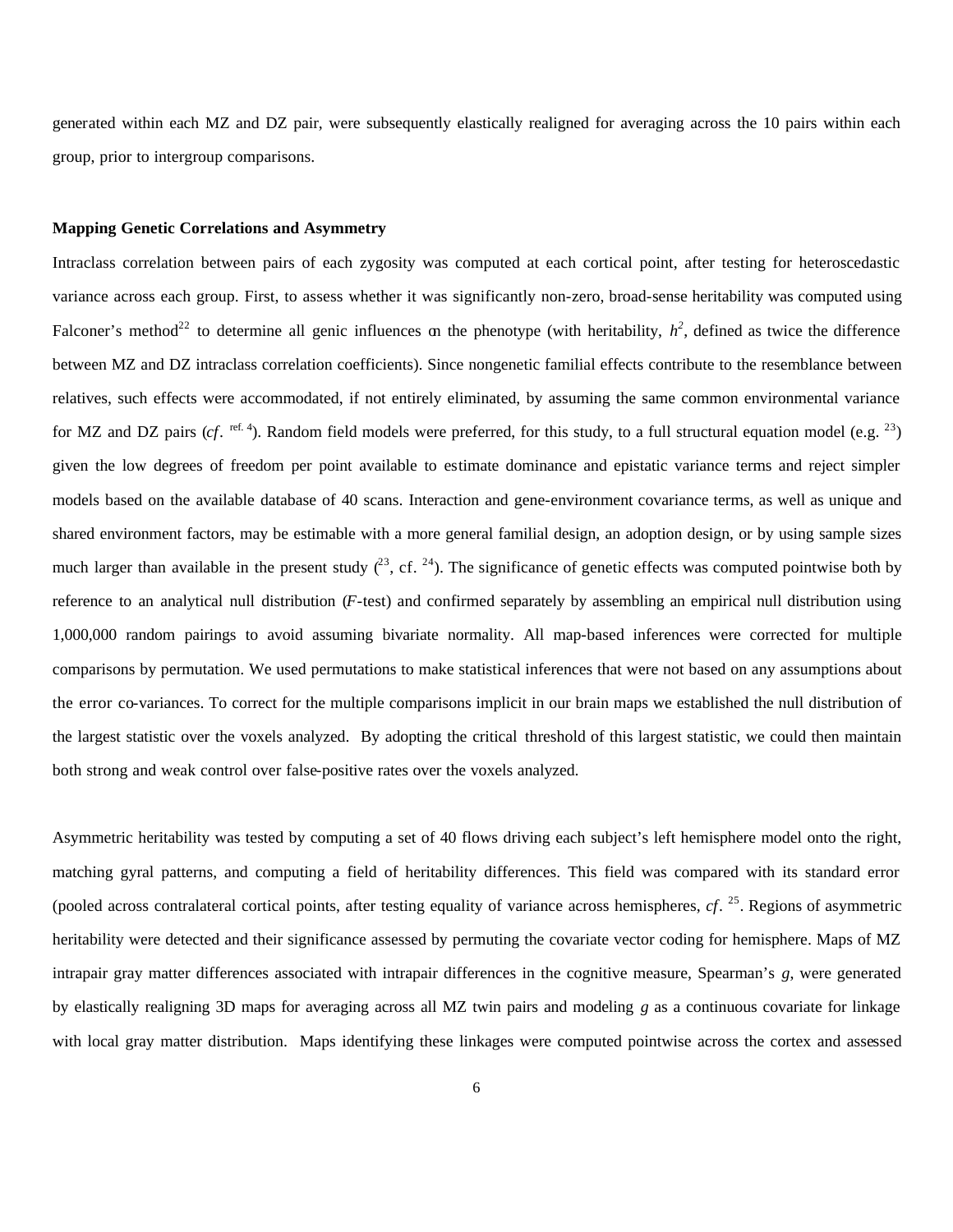statistically by permutation by computing the area of the average cortex with statistics above a fixed threshold in the significance maps  $(p < 0.01)$ . Null distributions were assembled from random pairings of unrelated subjects. We preferred this to an analytical null distribution to avoid assuming that the smoothness tensor of the residuals of the statistical model were stationary across the cortical surface<sup>26</sup>. In each case, the covariate vector was permuted  $1,000,000$  times on an SGI RealityMonster supercomputer with 32 internal R10000 processors. An algorithm was then developed to report the significance probability for each map as a whole<sup>12</sup>, so the significance of intrapair variance reduction by zygosity, heritability, asymmetry, and cognitivelylinked patterns of gray matter distribution could be assessed after the appropriate correction for multiple comparisons.

# **Results**

MZ within-pair gray matter differences were almost zero (*intraclass r*~0.9 and higher, *p*<0.0001 *corrected*; **Fig. 1**, *right column*) in a broad anatomical band encompassing frontal, sensorimotor and linguistic cortices, including Broca's speech and Wernicke's language comprehension areas. Since MZ twins are genetically identical, any regional differences would be interpreted as being attributable to environmental effects or gene-environment interactions. Meanwhile, sensorimotor and parietal occipital, but not frontal, territory was significantly more similar in DZ twins than random pairs (**Figs. 1** and **2**). Affinity was greatest in the MZ pairs, suggesting a genetic continuum in the determination of structure.

*A Genetic Continuum*. In population genetics, a feature is *heritable* if it shows a genetic cascade in which within-pair correlations (**Fig. 2**) are highest for MZ twins, lower for DZ twin pairs, and lowest of all for unrelated subjects. Since we expected specific regions of cortex to be more heritable than others, we plotted these correlations across the cortex (**Fig. 2**) and assessed their statistical significance (*see Methods*)*.* This uncovered a successively increasing influence of common genetics. A 95-100% correlation was revealed between MZ twins in frontal, linguistic and parieto-occipital association cortices, suggesting individual differences in these regions can be largely attributed to genetic factors. DZ twins, who share half their genes on average, were still near-identical in the supramarginal component of Wernicke's language area ( $r^2$ =0.7-0.8;  $p$ <0.0001) and highly similar in parieto-occipital association areas (60-70% correlation;  $p<0.001$ ). They also showed significantly less affinity ( $p<0.05$ ) in a sharply defined region that included the frontal cortices  $(p>0.05)$ . The resulting pattern of twin correlations suggests substantial genetic influences in this region.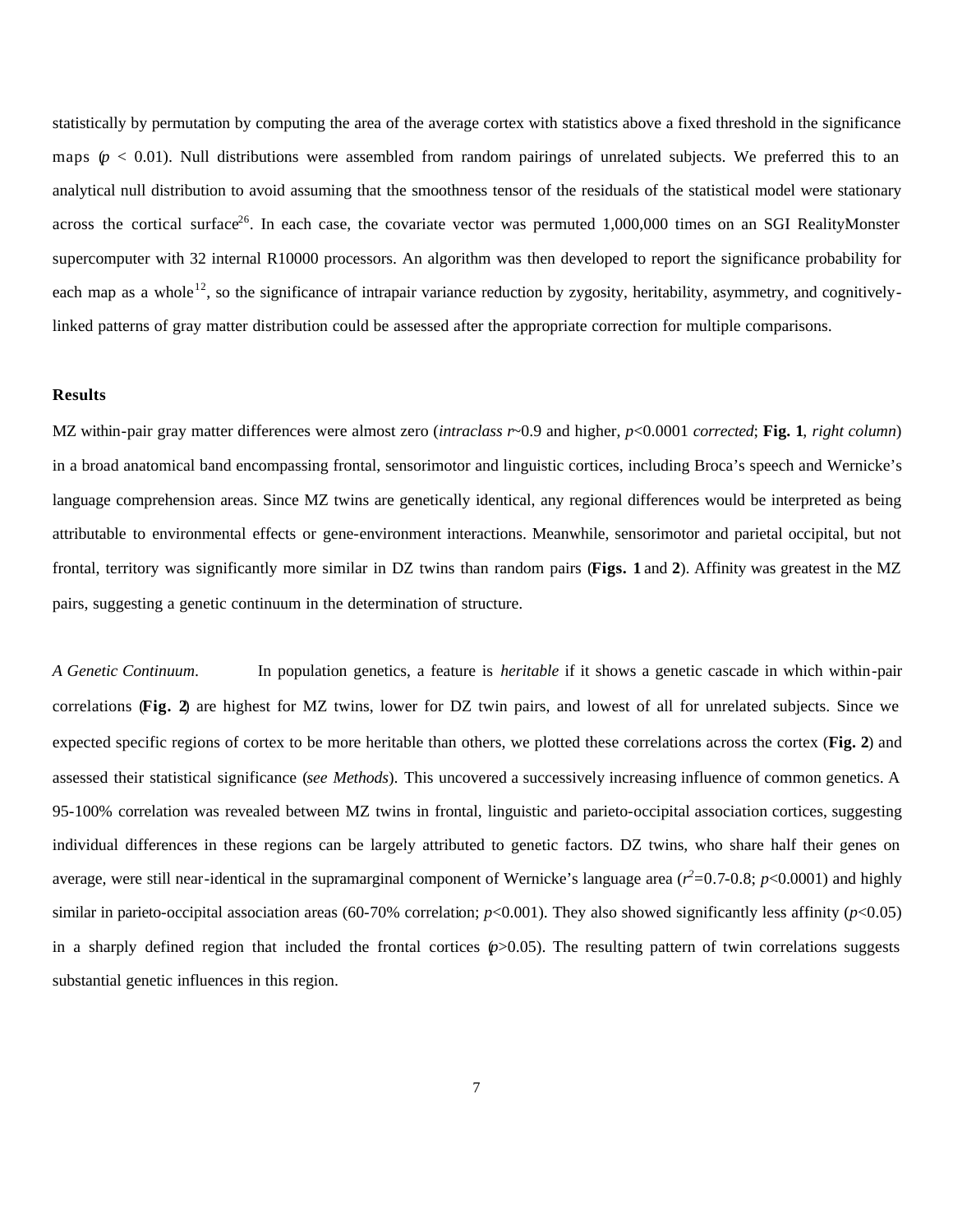*Mapping Genetic Correlations*. With a sample size of only 40 twins, heritability coefficients cannot be estimated precisely, and limited statistical power precludes the detection of differences in heritability between individual regions of cortex. Preliminary comparisons of MZ and DZ correlations suggested that frontal, sensorimotor, and anterior temporal cortices were under significant genetic control ( $p<0.05$ , rejecting the hypothesis that  $h^2=0$ ; one-tailed). Preliminary estimates suggested that discrete middle frontal regions, in the vicinity of Brodmann areas 9 and  $46^{27}$  displayed a 90-95% genetic determination of structure (*i.e.*, *h 2 ~* 0.90-0.95). Many regions are under tight genetic control (bilateral frontal and sensorimotor regions, *p*<0.0001; **Fig. 3**). Due to small sample sizes, any provisional heritability estimates should be interpreted with caution, but were comparable with twinbased estimates for the most highly genetically-determined human traits, including fingerprint ridge count  $(h^2=0.98)$ , height  $(h^2=0.66)$ , and systolic blood pressure  $(h^2=0.57)^{28}$ . Genetic influences here are far higher than for the most environmentally influenced characters (*e.g.*, social maturity, for which  $h^2$ =0.16; <sup>29</sup>).

*Language Asymmetry*. Given the high heritability of reading skills and performance on linguistic tasks<sup>30</sup>, we were interested in whether the structure of language cortices would also be heritable, and if so whether heritability would be higher in the left hemisphere, which is dominant for language in most (right-handed) subjects. The heritability of brain size does not vary markedly by hemisphere<sup>31</sup>, but one MZ twin study of cortical surface areas<sup>32</sup> suggested the possibility of differing left/right genetic influences. Intriguingly, when a 3D map was made subtracting the heritability of the structures in one hemisphere from their counterparts in the other, differences in Wernicke's language area were highly significant, even after hemispheric differences in gyral patterning were directly accommodated. Heritability was significantly greater on the left (*p*<0.05, *corrected*). Although no other regions displayed this lateralized effect, we cannot infer that there are no such asymmetries elsewhere, as we were underpowered, in a sample of 40, to make general comparisons of heritability among cortical regions. Nonetheless, the asymmetry in language-related cortex was significant, and was corroborated by the genetic correlation maps as well (**Figs. 2** and **3**) in that Wernicke's and Broca's speech area displayed highly significant heritability on the left (*p*<0.0001) but not on the right  $(p>0.05)$ .

*Cognitive Linkages*. To make a preliminary assessment of whether gray matter differences between subjects were significantly linked with differences in cognitive function, a cognitive measure termed *Spearman's g* was assessed for all 40 MZ twins. Like IQ, this widely-used measure isolates a component of intellectual function common to multiple cognitive tests, and has been shown to be highly heritable across many studies, even more so than specific cognitive abilities  $(h^2=0.62 \text{ ref. }^2; cf.^24;$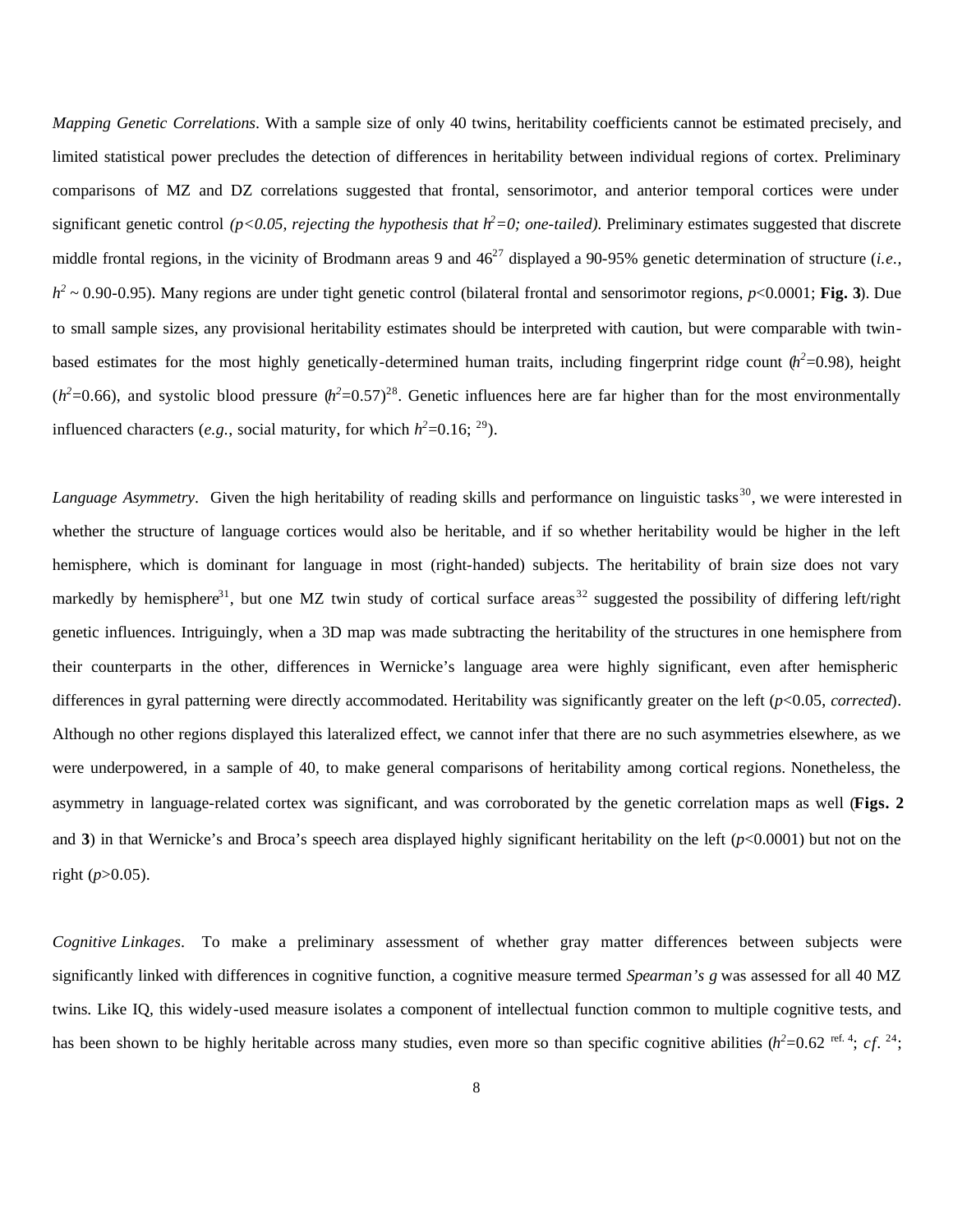$h^2$ =0.48 ref. 33;  $h^2$ =0.6-0.8 ref. 34; cf. 35-38). We found that differences in frontal gray matter were significantly linked with differences in intellectual function (*Table 1; p*<0.0044; *p*<0.0176 after correction for multiple tests) as quantified by *g,* which was itself also highly heritable  $(h^2=0.70\pm0.17$  in this study). While these preliminary correlations should be evaluated in a larger sample, a recent abstract also observed that differences in regional gray matter volume were significantly correlated with differences in IQ, in a sample of 28 pediatric MZ twin pairs (mean age: 12.1 years) studied volumetrically (E. Molloy *et al*., Abstract #447, 7th Annual Meeting of the Organization for Human Brain Mapping, Brighton, England, 2001).

In frontal brain regions, a regionally-specific linkage has previously been found<sup>39</sup> between *g* and metabolic activity measured by positron emission tomography (PET) suggesting that general cognitive ability may in part derive from a specific frontal system important in controlling diverse forms of behavior. Frontal regions also show task-dependent activity in tests involving working (short-term) memory, divided and sustained attention, and response selection<sup>40</sup>. Genetic factors may therefore contribute to structural differences in the brain that are statistically linked with cognitive differences. This is especially noteworthy since cognitive performance appears to be linked with brain structure in the very regions where structure is under greatest genetic control (**Figs. 2** and **3**). This emphasizes the pronounced contribution of genetic factors to structural and functional differences across individuals, as detected here in frontal brain regions.

# **Discussion**

*Genetic Brain Mapping.* Influences of nature and nurture in the determination of individual brain structure are not independent; genes necessarily operate through the environment, particularly if they concern susceptibilities to environmental stressors or hazards<sup>41</sup>. Nonetheless, twin designs can reveal the degree to which heredity is involved, and the extent to which individual differences can be attributed to genetic and environmental factors. While genetic influences strongly determine aspects of intellect and its closely related traits, the extent to which genes shape brain structure is heterogeneous, displaying asymmetries that mirror asymmetries in its functional organization, and strongly controlling a broad anatomical band encompassing frontal, linguistic and sensorimotor cortex. As with any polygenic trait, multiple genes are likely to combine additively or interact at the same or different loci (dominance or epistasis) to structure the adult brain. Future studies mapping quantitative trait loci are likely to provide insight into the genes that determine brain structure<sup>42</sup>, and neurocognitive skills that in some cases depend on  $it^{43}$ .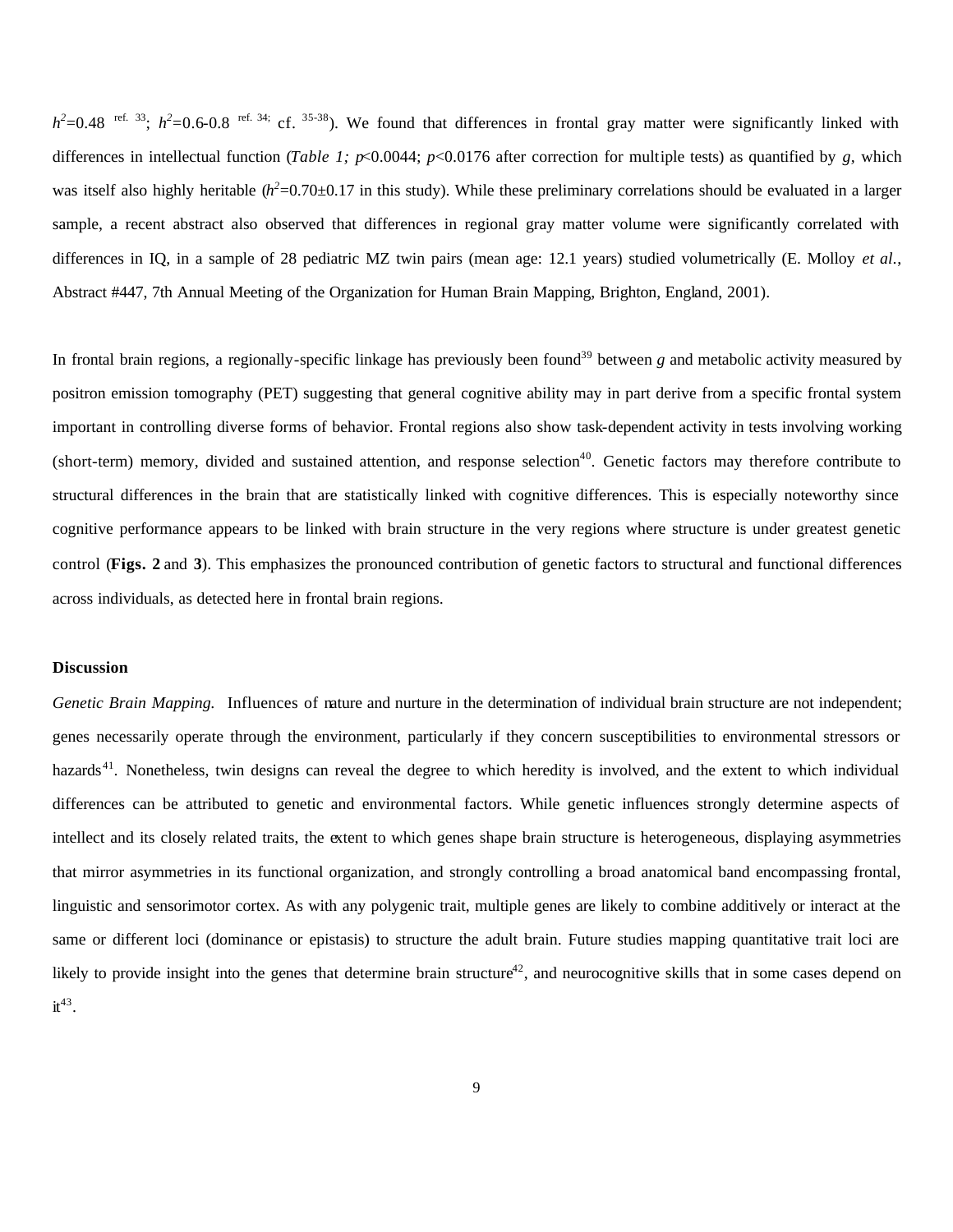The tight coupling of brain structure and genetics, particularly in frontal brain regions, may contribute to the genetic liability for diseases that affect the integrity of the cortex. Frontal gray matter deficits are found in both schizophrenia patients and their healthy first degree relatives<sup>44-46</sup>, and there is a strong familial risk for many neurodegenerative diseases that affect the frontal cortex, including frontotemporal dementia and primary progressive aphasia. The genetic cascades implicated in these diseases may or may not overlap with those involved in cortical determination, but the genetic coupling of brain structure we report here may result in increased familial liability to cortical degenerative disease, specifically in highly genetically-determined frontal regions. By controlling for nongenetic factors, twin studies may offer unique advantages in isolating disease-specific differences in these highly heritable brain regions.

Genetic brain maps, such as those introduced in this study, may reveal how genes determine individual differences in brain structure and function. Additional linkages were observed between cortical differences and intellectual function, suggesting that genetic brain mapping may shed light on the heritability of cognitive and linguistic skills, as well as familial liability for diseases that affect the human cortex.

# …………

# **References**

- 1. Collins, F.S. & McKusick, V.A. Implications of the Human Genome Project for medical science. *JAMA* **285**, 5:540-544 (2001).
- 2. Huerta, M.F. & Koslow, S.H. Neuroinformatics: opportunities across disciplinary and national borders. *Neuroimage* **4**, 3:4-6 (1996).
- 3. Plomin, R. & Loehlin, J.C. Direct and indirect IQ heritability estimates: a puzzle. *Behav. Genet*. **19**, 3:331-42 (1989).
- 4. McClearn, G.E. *et al.* Substantial genetic influence on cognitive abilities in twins 80 or more years old. *Science* **276(5318):**1560-3 (1997).
- 5. Alarcón, M., Plomin, R., Fulker, D.W., Corley, R. & DeFries, J.C. Multivariate path analysis of specific cognitive abilities data at 12 years of age in the Colorado Adoption Project. *Behav Genet*. **28**, 4:255-64 (1998).
- 6. Eley, T.C. & Plomin, R. Genetic analyses of emotionality. *Curr. Opin. Neurobiol*. **7**, 279-284 (1997).
- 7. Tramo, M.J. *et al.* Brain size, head size, and intelligence quotient in monozygotic twins. *Neurology* **50**, 5:1246-52 (1998).
- 8. Oppenheim, J.S., Skerry, J.E., Tramo, M.J. & Gazzaniga, M.S. Magnetic resonance imaging morphology of the corpus callosum in monozygotic twins. *Ann. Neurol*. **26**, 1:100-4 (1989).
- 9. Pfefferbaum, A., Sullivan, E.V., Swan, G.E. & Carmelli, D. Brain structure in men remains highly heritable in the seventh and eighth decades of life. *Neurobiol. Aging* **21**, 1:63-74 (2000).
- 10. Biondi A. *et al*. Are the brains of monozygotic twins similar? A three-dimensional MR study. *AJNR* **19**, 7:1361-7 (1998).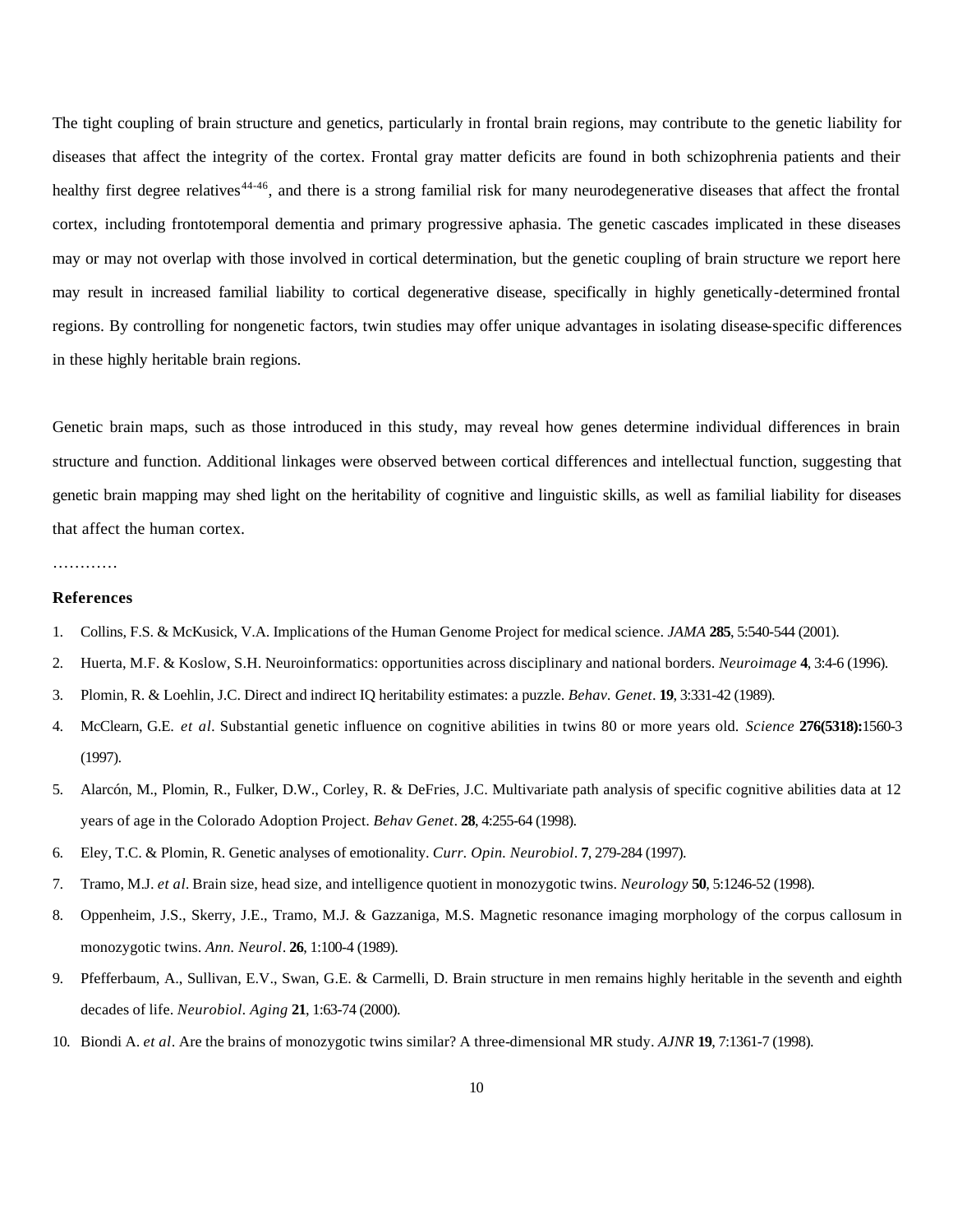- 11. Bartley, A.J., Jones, D.W. & Weinberger, D.R. Genetic variability of human brain size and cortical gyral patterns. *Brain* **120**, 2:257-69 (1997).
- 12. Thompson, P.M. *et al*. Cortical change in Alzheimer's disease detected with a disease-specific population-based brain atlas. *Cerebral Cortex* **11**, 1-16 (2001).
- 13. Giedd, J.N. *et al.* Brain development during childhood and adolescence: a longitudinal MRI study. *Nat. Neurosci.* **2**,10:861-3 (1999).
- 14. Kaprio, J., Koskenvuo, M. & Rose, R.J. Change in cohabitation and intrapair similarity of monozygotic (MZ) cotwins for alcohol use, extraversion, and neuroticism. *Behav Genet.* **20**(2), 265-76 (1990).
- 15. Cannon, T.D. *et al*. The inheritance of neuropsychological dysfunction in twins discordant for schizophrenia. *Am. J. Hum. Gen*. **67,**  369-382 (2000).
- 16. Zijdenbos, A.P. & Dawant, B.M. Brain Segmentation and White Matter Lesion Detection in MR Images. *Crit. Rev. Biomed. Eng.* **22**, 5-6:401-465 (1994).
- 17. Sowell, E.R. *et al*. In vivo evidence for post-adolescent brain maturation in frontal and striatal regions. *Nat. Neurosci.* **2**,10:859-61 (1999).
- 18. MacDonald, D., Avis, D. & Evans, A.C. Multiple surface identification and matching in magnetic resonance images. *Proc. SPIE*  **2359**:160-169 (1994).
- 19. Wright, I.C. *et al*. A voxel-based method for the statistical analysis of gray and white matter density applied to schizophrenia. *Neuroimage* **2,** 4:244-52 (1995).
- 20. Ashburner, J. & Friston, K.J. Voxel-based morphometry--the methods. *Neuroimage* **11,** 6:805-21 (2000).
- 21. Thompson, P.M., Woods, R.P., Mega, M.S., Toga, A.W. Mathematical/computational challenges in creating deformable and probabilistic atlases of the human brain. *Human Brain Mapping* **9**(2):81-92 (2000).
- 22. Falconer, D.S. *Introduction to Quantitative Genetics,* Longman, Essex, UK, ed. 3 (1989).
- 23. Neale, M.C. & Cardon, L.R. *Methodology for genetic studies of twins and families*, Kluwer Academic, Boston (1992).
- 24. Feldman, M.W. & Otto, S.P. Twin studies, heritability, and intelligence. *Science* **278**(5342):1383-4 (1997).
- 25. Loehlin, J.C. & Nichols, R.C. *Heredity, environment and personality*, Univ. of Texas Press, Austin, TX (1976).
- 26. Thompson, P.M. *et al*., *Brain Image Analysis and Atlas Construction,* in: Fitzpatrick, M. (ed.), *Handbook on Medical Image Analysis*, SPIE Press (2000).
- 27. Rajkowska, G. & Goldman-Rakic, P.S. Cytoarchitectonic definition of prefrontal areas in the normal human cortex: II. Variability in locations of areas 9 and 46 and relationship to the Talairach Coordinate System. *Cereb. Cortex* **5**,4:323-37 (1995).
- 28. Smith, C. *Quantitative Inheritance*, in: Fraser G. & Mayo O. (eds.) *Textbook of Human Genetics*, Blackwell, Oxford (1975).
- 29. Huntley, R.M.C. *Heritability of Intelligence*, in: Meade, J.E. & Parkes, A.S. (eds.), *Genetic and Environmental Factors in Human*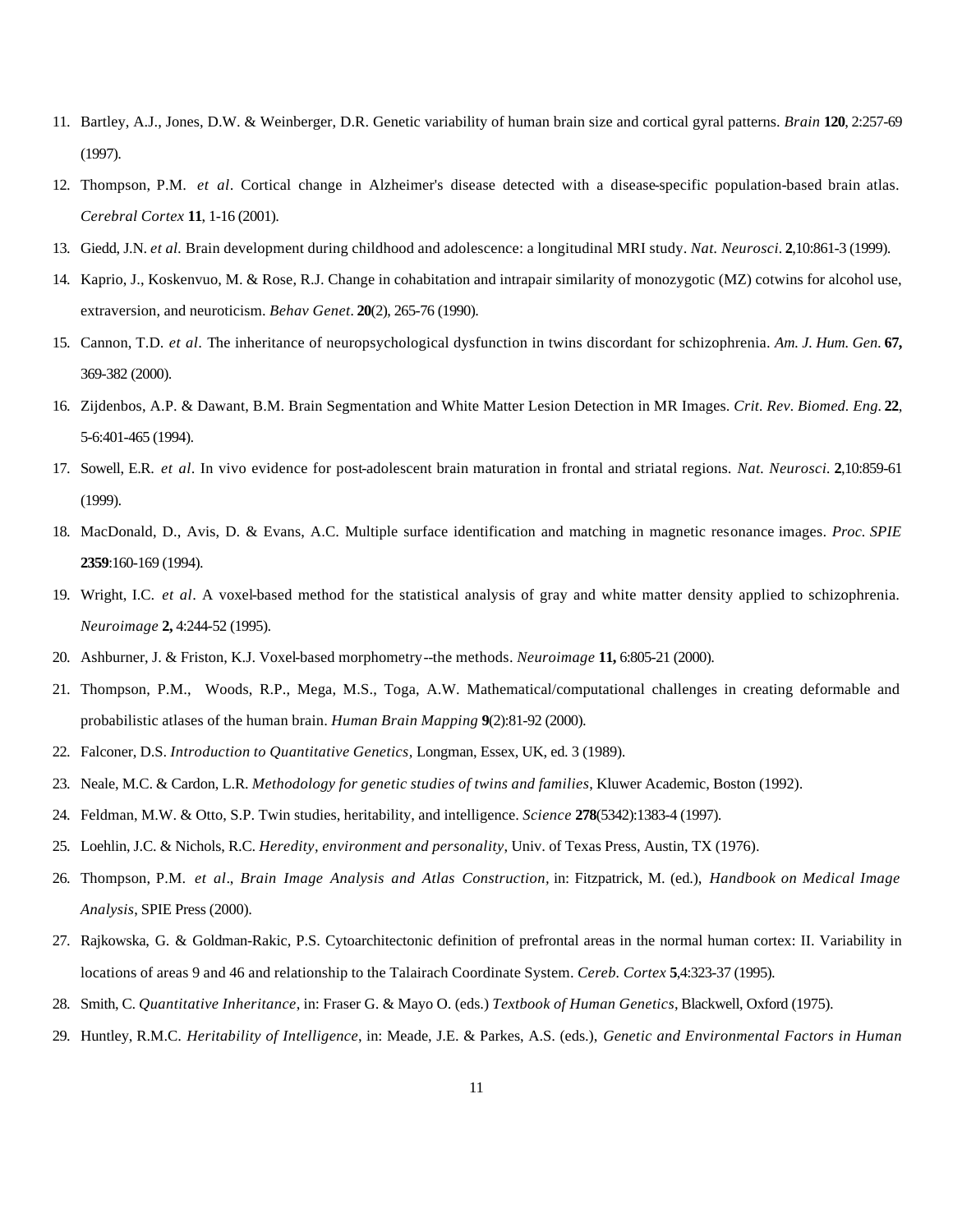*Ability*, Oliver and Boyd, Edinburgh (1966).

- 30. Gayan, J. & Olson, R.K. Reading disability: evidence for a genetic etiology. *Eur. Child Adolesc. Psychiatry* **8**, 3:52-5 (1999).
- 31. Pennington B.F. *et al.* A twin MRI study of size variations in human brain. *J. Cogn. Neurosci*. **12**,1:223-32 (2000).
- 32. Tramo, M.J. *et al*. Surface area of human cerebral cortex and its gross morphological subdivisions. *J. Cogn. Neurosc*i. **7**, 2:292-301 (1995).
- 33. Devlin, B., Daniels, M. & Roeder, K. The heritability of IQ. *Nature* **388**, 468 (1997).
- 34. Finkel, D. *et al*. Longitudinal and cross-sectional twin data on cognitive abilities in adulthood: the Swedish Adoption/Twin Study of Aging. *Devel. Psychol*. **34**, 6:1400-1413 (1998).
- 35. Swan, G.E. *et al*. Heritability of cognitive performance in aging twins. The National Heart, Lung, and Blood Institute Twin Study. *Arch. Neurol*. **47**,3:259-262 (1990).
- 36. Loehlin, J.C. Partitioning environmental and genetic contributions to behavioral development. *Am. Psychol*. **44**, 1285 (1989).
- 37. Chipuer, H.M., Rovine, M.J., Plomin, R. LISREL Modeling: Genetic and Environmental Influences on IQ Revisited. *Br. J. Dev. Psychol*. **10**, 110 (1990).
- 38. Plomin, R. & Petrill, S.A. Genetics and Intelligence: What's new? *Intelligence* **24**, 53 (1997).
- 39. Duncan, J. *et al*. A neural basis for general intelligence. *Science*, **289**(5478):457-60 (2000).
- 40. Funahashi, S., Bruce, C.J. & Goldman-Rakic, P.S. Mnemonic coding of visual space in the monkey's dorsolateral prefrontal cortex. *J. Neurophysiol*., **61**, 331-349 (1989).
- 41. Rutter, M., Silberg, J., O'Connor, T. & Simonoff, E. Genetics and child psychiatry: I Advances in quantitative and molecular genetics. *J. Child Psychol. Psychiatry* **40**, 1:3-18 (1999).
- 42. Williams, R.W., Strom, R.C., & Goldowitz, D. Natural variation in neuron number in mice is linked to a major quantitative trait locus on Chr 11. *J. Neurosci*. **18**, 1:138-46 (1998).
- 43. Hill, L. *et al*. DNA pooling and dense marker maps: a systematic search for genes for cognitive ability. *Neuroreport* **10**(4):843-8 (1999).
- 44. Cannon T.D. *et al*. Regional gray matter, white matter, and cerebrospinal fluid distributions in schizophrenic patients, their siblings, and controls. *Arch. Gen. Psychiatry* **51**, 651-661 (1998).
- 45. Weinberger, D.R., DeLisi, L.E., Neophytides, A.N. & Wyatt, R.J. Familial aspects of CT scan abnormalities in chronic schizophrenic patients. *Psychiatry Res.* **4**, 1:65-71 (1981).
- 46. Suddath, R.L. *et al*. Anatomical abnormalities in the brains of monozygotic twins discordant for schizophrenia. *N. Engl. J. Med.* **322(12):**789-94 (1990).
- 47. Kreft, I. & de Leeuw, J. *Introducing Multilevel Modeling.* Sage Publications, London (1998).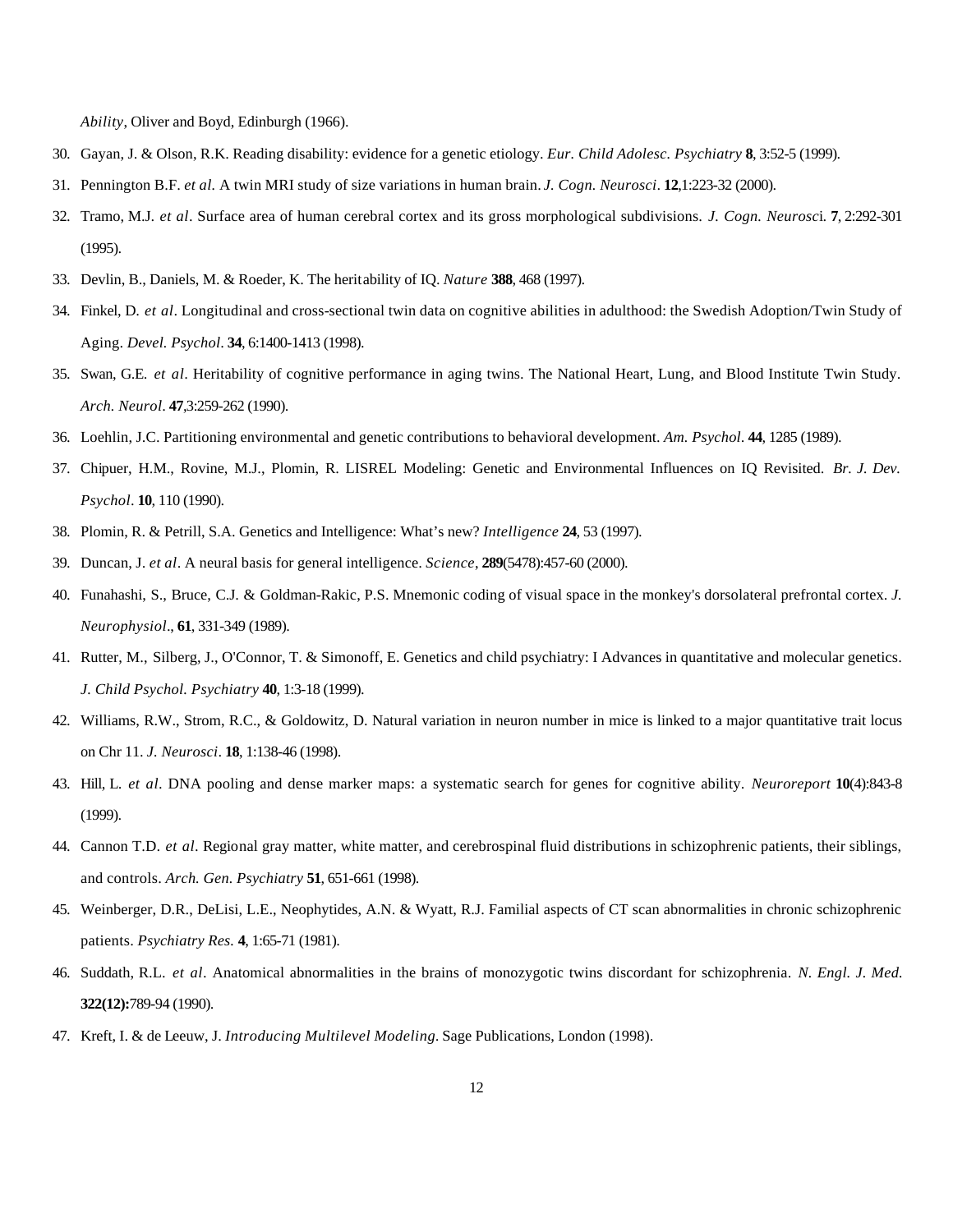- 48. Kurdek, L.A. Analyzing data from same-sex couples, Technical Report, Wright State University, Dept. Psychology. Available at: http://www.psych.wright.edu/lkurdek/analyze.htm (2001).
- 49. Littell, R.C., Milliken, G.A., Stroup, W.W. & Wolfinger, R.D. *SAS System for Mixed Models*. Cary, NC: SAS Institute, Inc. (1996).
- 50. Hedeker, D., Gibbons, R.D. & Flay, B.R. Random-effects regression models for clustered data with an example from smoking prevention research*. J. Consulting & Clinical Psychology* **62**:757-765 (1994).

**Acknowledgments:** Grant support was provided by a P41 Resource Grant from the National Center for Research Resources (P.T., A.W.T.; RR13642) and by a National Institute of Mental Health grant (T.D.C). Additional support for algorithm development was provided by the National Library of Medicine, NINDS, the National Science Foundation, and by a Human Brain Project grant to the International Consortium for Brain Mapping, funded jointly by NIMH and NIDA. Special thanks go to Ulla Mustonen, Antti Tanksanen, Tiia Pirkola, and Annamari Tuulio-Henriksson for their contributions to subject recruitment and assessment. Please address correspondence and requests for materials to Paul Thompson, e-mail: thompson@loni.ucla.edu.

# **Figure Legends**

Fig. 1. Genetic Continuum of Similarity in Brain Structure. Differences in the quantity of gray matter at each region of cortex were computed for identical and fraternal twins, averaged, and compared with the average differences that would be found between pairs of randomly selected, unrelated individuals *(blue colors, left column*). Color-coded maps show the percentage reduction in intrapair variance for each cortical region. Fraternal twins exhibit only 30% of the normal intersubject differences (*red colors, middle column*), and these affinities are largely restricted to perisylvian language and spatial association cortices. Genetically identical twins display only 10- 30% of normal differences (*red and pink colors*) in a large anatomical band spanning frontal (F), sensorimotor (S/M), and Wernicke's (W) language cortices, suggesting strong genetic control of brain structure in these regions, but not others (*blue colors*; the significance of these effects is shown on the same color scale).

Fig. 2. Correlation between Twins in Gray Matter Distribution. Genetically identical twins are almost perfectly correlated in their gray matter distribution, with near-identity in frontal (F), sensorimotor (S/M) and perisylvian language cortices. Fraternal twins are significantly less alike in frontal cortices, but are 90-100% correlated for gray matter in perisylvian language-related cortex, including supramarginal and angular territories and Wernicke's language area (W). The significance of these increased similarities, visualized in color, is related to the local intraclass correlation coefficents (*r*).

**Fig. 3. Significance of Genetic Control of Gray Matter Distribution.** Brain regions for which cortical gray matter distribution is under significant genetic control are shown in *red*. Frontal (F) and lateral temporal (T) regions show significant heritability, consistent with their near-identity in identical twins (**Fig. 2**) and the weaker patterns of correlations observed in fraternal twins, who have less similar